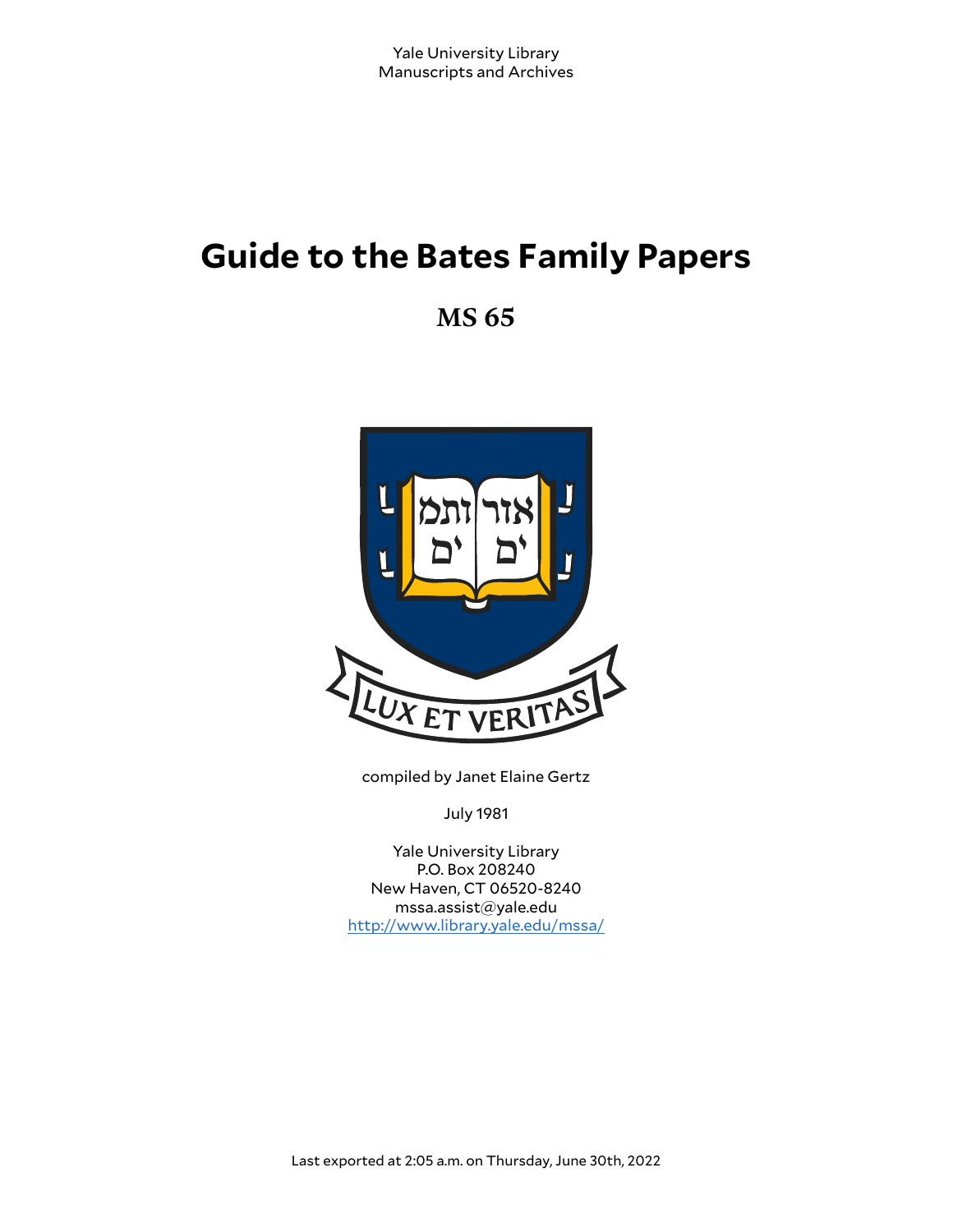# **Table of Contents**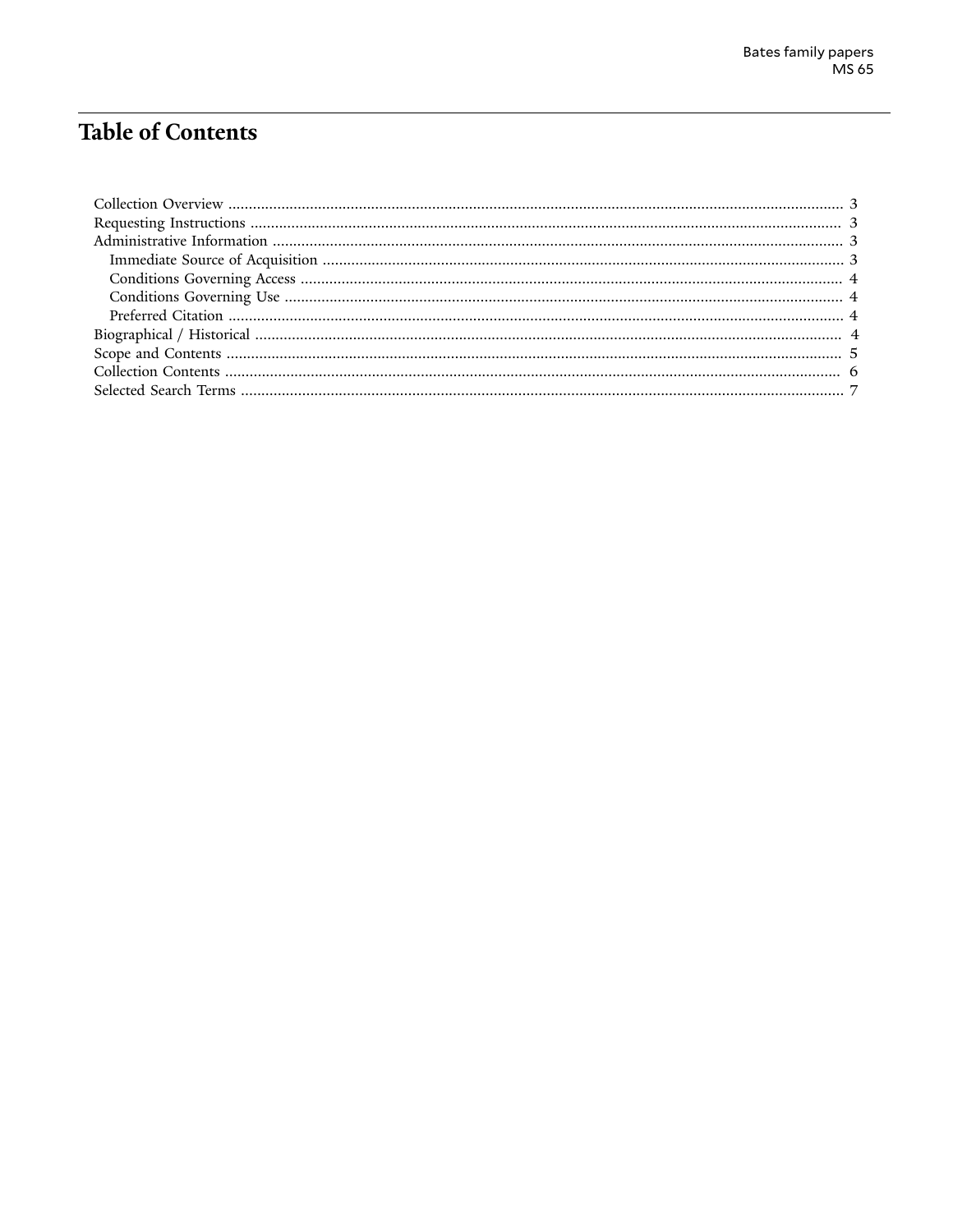## <span id="page-2-0"></span>**Collection Overview**

|                                                       | <b>REPOSITORY:</b> Manuscripts and Archives<br><b>Yale University Library</b><br>P.O. Box 208240<br>New Haven, CT 06520-8240<br>msa. assist@yale.edu<br>http://www.library.yale.edu/mssa/                                                                                                                                                                                                                              |
|-------------------------------------------------------|------------------------------------------------------------------------------------------------------------------------------------------------------------------------------------------------------------------------------------------------------------------------------------------------------------------------------------------------------------------------------------------------------------------------|
| <b>CALL NUMBER: MS 65</b>                             |                                                                                                                                                                                                                                                                                                                                                                                                                        |
|                                                       | <b>CREATOR: Bates family</b>                                                                                                                                                                                                                                                                                                                                                                                           |
|                                                       | <b>TITLE:</b> Bates family papers                                                                                                                                                                                                                                                                                                                                                                                      |
|                                                       | <b>DATES: 1788-1880</b>                                                                                                                                                                                                                                                                                                                                                                                                |
| <b>PHYSICAL DESCRIPTION: 0.25 linear feet (1 box)</b> |                                                                                                                                                                                                                                                                                                                                                                                                                        |
| <b>LANGUAGE: English</b>                              |                                                                                                                                                                                                                                                                                                                                                                                                                        |
|                                                       | <b>SUMMARY:</b> Miscellaneous papers of the Bates family of Springfield, Massachusetts.<br>One of the two principal figures is Elijah Bates (Y.1794) with accounts of his<br>expenses at Yale College, some notes on his reading and the text of a play<br>in which he took part. Isaac Chapman Bates (Y.1802) is represented with a<br>petition to the president of Yale College, two letters and an obituary notice. |
|                                                       | <b>ONLINE FINDING AID:</b> To cite or bookmark this finding aid, please use the following link: https://<br>hdl.handle.net/10079/fa/mssa.ms.0065                                                                                                                                                                                                                                                                       |

### <span id="page-2-1"></span>**Requesting Instructions**

To request items from this collection for use in the Manuscripts and Archives reading room, please use the request links in the HTML version of this finding aid, available at [https://hdl.handle.net/10079/fa/](https://hdl.handle.net/10079/fa/mssa.ms.0065) [mssa.ms.0065.](https://hdl.handle.net/10079/fa/mssa.ms.0065)

To order reproductions from this collection, please go to [http://www.library.yale.edu/mssa/](http://www.library.yale.edu/mssa/ifr_copy_order.html) [ifr\\_copy\\_order.html.](http://www.library.yale.edu/mssa/ifr_copy_order.html) The information you will need to submit an order includes: the collection call number, collection title, series or accession number, box number, and folder number or name.

Key to the container abbreviations used in the PDF finding aid:

- b. box<br>f. fold
- folder

# <span id="page-2-2"></span>**Administrative Information**

### <span id="page-2-3"></span>**Immediate Source of Acquisition**

Gift of W.B. Greenough, 1944, and of Gelston Hardy, 1965; further material purchased in 1968.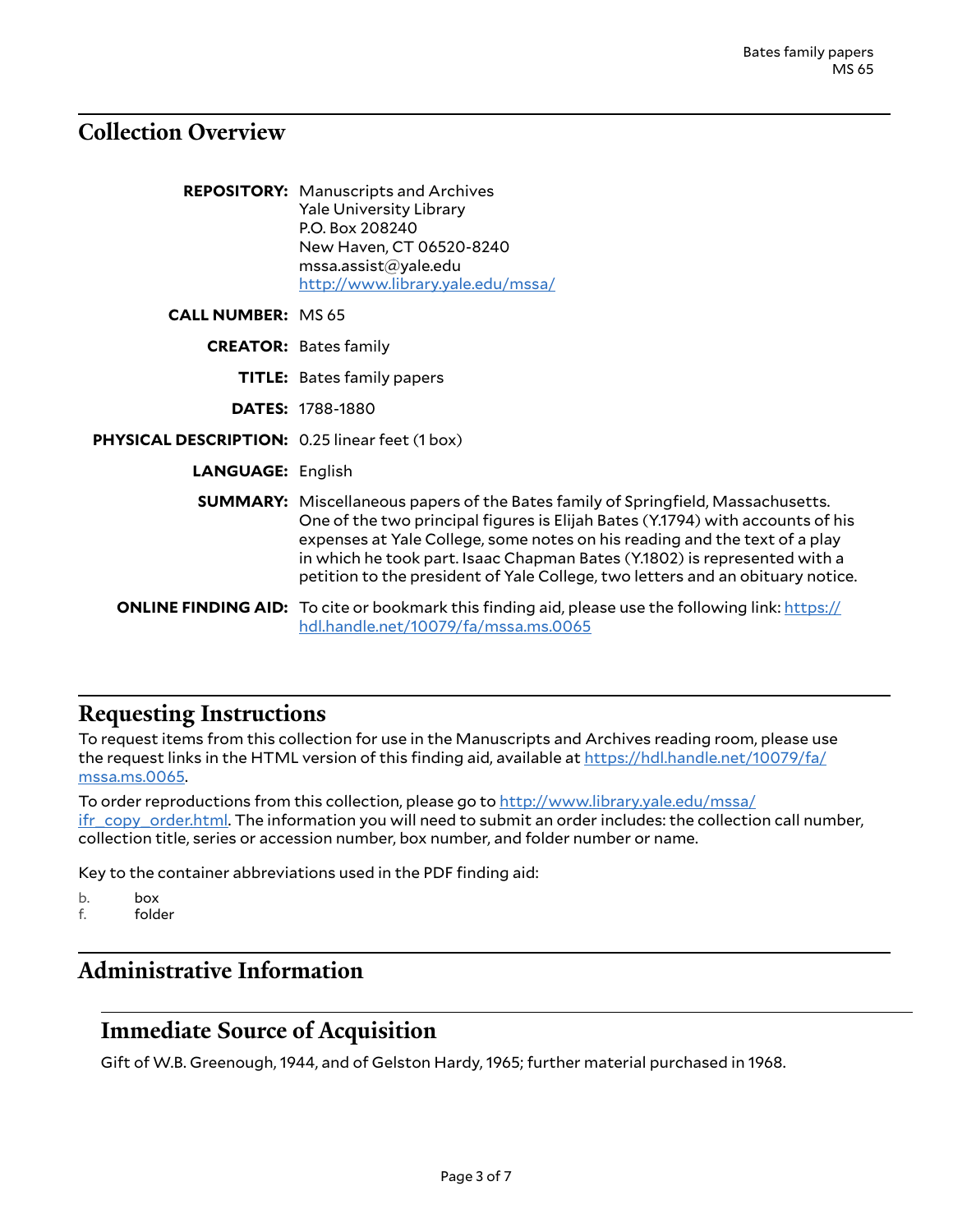# <span id="page-3-0"></span>**Conditions Governing Access**

The materials are open for research.

# <span id="page-3-1"></span>**Conditions Governing Use**

Unpublished materials authored or otherwise produced by the creator(s) of this collection are in the public domain. There are no restrictions on use. Copyright status for other collection materials is unknown. Transmission or reproduction of materials protected by U.S. Copyright Law (Title 17, U.S.C.) beyond that allowed by fair use requires the written permission of the copyright owners. Works not in the public domain cannot be commercially exploited without permission of the copyright owners. Responsibility for any use rests exclusively with the user.

# <span id="page-3-2"></span>**Preferred Citation**

Bates Family Papers (MS 65). Manuscripts and Archives, Yale University Library.

# <span id="page-3-3"></span>**Biographical / Historical**

ELIJAH BATES (1770-1850), the eldest child of Captain Nathaniel and Hannah Bates, of (East) Granville, Massachusetts, and grandson of John and Edith Bates, of Durham, Connecticut, was born in Granville on July 27, 1770. His mother was a daughter of Jonathan and Abigail (White) Church. Isaac C. Bates (Yale 1802) was a first cousin.

He received his B.A. from Yale in 1794. He studied law with Judge Tapping Reeve in Litchfield, Connecticut, and also in the office of Joseph Lyman (Yale 1783), of Westfield.

He established himself in practice in Westfield with Isaac C. Bates (B.A. Yale, 1802), which adjoins his native town, but from the first indulged a passion for agricultural pursuits, which interfered seriously with his professional success.

He was one of the foremost in the enterprise of opening a good highway from Westfield to Albany, and did much of the work in his vicinity at his own expense.

As a citizen he was public spirited and enterprising; one of the kindest of neighbors and most honest of men.

He was a member of the State Senate for one or more sessions. He served in the General Court of Mass. (1808-1809), U.S. House of Reps. (1827-1935), State Legislature, (1835-1837), Governor's Counsel, U.S. Senate (1841-1845).

For many years he limited his professional labors mainly to the winter months, devoting the summer to his favorite out-of-door pursuits; and in 1825, when his elder son began law studies, he made his retirement final.

He died in Westfield on February 4, 1850, in his 80th year.

He married, on June 15, 1800, Mary (or Polly), eldest daughter of Dr. Israel Ashley (Yale 1767), of Westfield, who died on July 10, 1845, aged 75 years.

Their children were two sons and one daughter, all of whom survived their parents. The elder son graduated from Yale in 1825.

ISAAC CHAPMAN BATES (1779-1845) was a son of Colonel Jacob and Ruth Bates of Granville, Massachusetts, and a first cousin of Elijah Bates (Yale 1794). His mother was a daughter of Phineas Robinson of Granville, and widow of Isaac Chapman, who died on November, 1776. He was born in Granville on January 23, 1779, and was prepared for College by the Rev. Dr. Timothy M. Cooley (Yale 1792), who had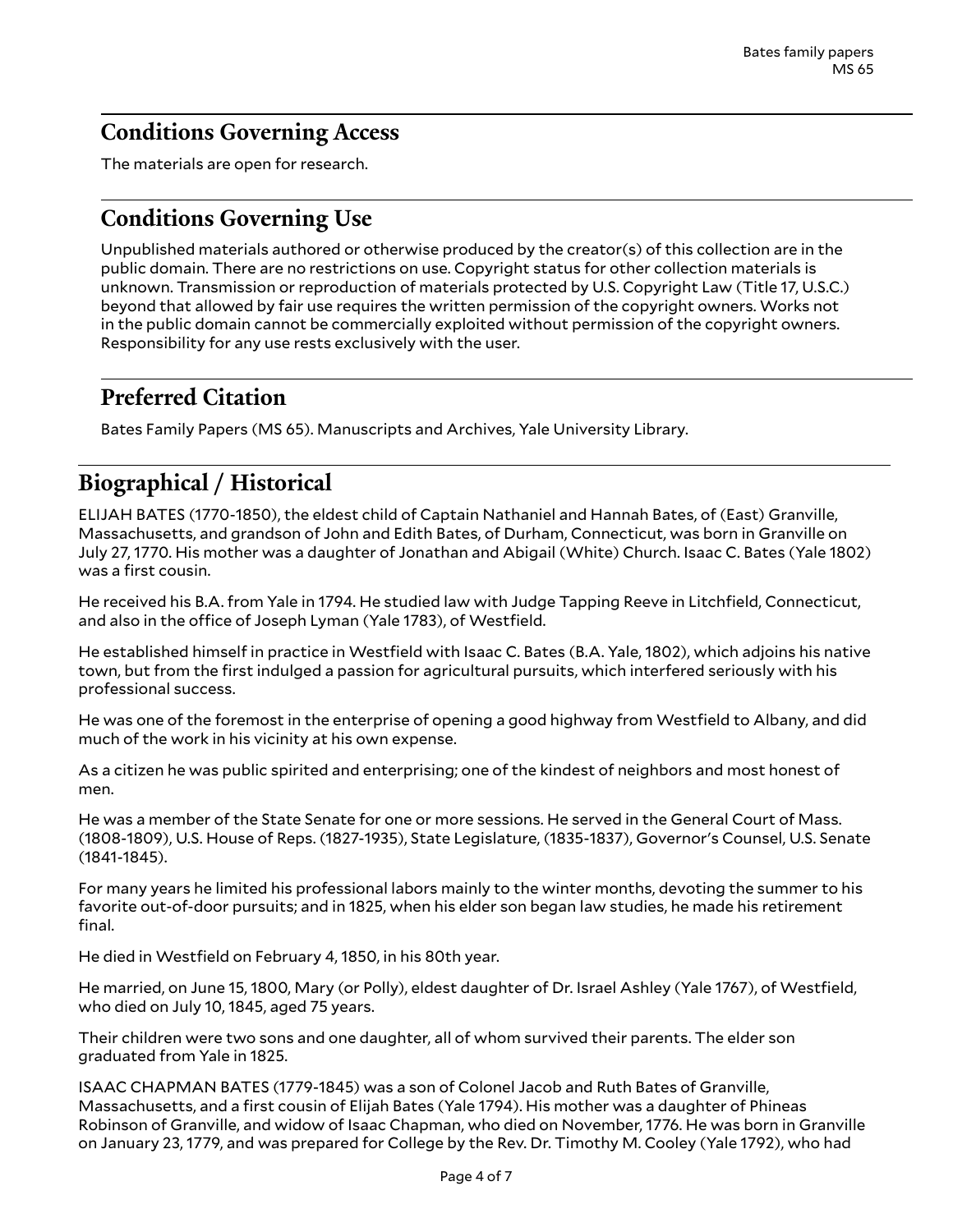married his half-sister. An excellent scholar in College, and distinguished as a writer and speaker, he was chosen to deliver the Valedictory Oration at graduation.

He studied law in New Haven with Seth P. Staples (Yale 1797), and afterwards with Judge Samuel Hinckley (Yale 1781), of Northampton, where he was admitted to the bar at the May term in 1805. An oration which he delivered on the fourth of July brought him at once into favorable notice, and he soon took a prominent rank among the practitioners in Western Massachusetts. His striking personal advantages, a commanding presence, a rich, silvery voice, and graceful address, joined with a power of manly and lucid argument, made him especially effective as an advocate before a jury.

He was not only much employed in professional, but also in civil life. In 1808-09, and once subsequently, he was a Representative in the General Court of Massachusetts; and in December, 1827, he took his seat as a Representative in Congress (anti-Jackson), where he was continued for eight years, and then declined a re-election. After this he served again as a member of the State Legislature, and was for two years in the Governor's Council. He served as a presidential elector in 1836 and 1840.

In January, 1841, he was elected to the Senate of the United States, to fill the vacancy caused by the resignation of the Hon. John Davis (Yale 1812), who had just been chosen Governor. When this term had expired, he was elected Senator for the next six years (1841-47), but did not live to finish his term. He had been much overworked in the discharge of his duties, and in February, 1845, made an able speech, opposing the admission of Texas. Though ill, he appeared in his seat for the last time on the last day of that month, and he died in Washington on March 16, in his 67th year.

His colleague in the Senate, Daniel Webster, in announcing his death, paid a high tribute to his ability and eloquence.

He married, on September 21, 1807, Martha, the eldest child of Judge Samuel Henshaw (Harvard 1773) and Martha (Hunt) Henshaw, of Boston and Northampton, who died in Northampton on November 9, 1874, in her 92d year.

They had five daughters and three sons. The eldest daughter married the Rev. Fordyce M. Hubbard (Williams Coll. 1828); the second daughter married the Hon. Samuel H. Walley (Harvard 1826); the third daughter married Lewis J. Dudly (Yale 1838); the fourth daughter married Haynes H. Chilson (Amherst Coll. 1843); and the youngest married, first, Charles F. Smith (Amherst 1838), and secondly, John A. Dana (Yale 1844). The eldest son was graduated here in 1833; the youngest died in infancy.

(F. B. Dexter, *Yale Biographies and Annals*, 1795-1805, pages 470-1805)

### <span id="page-4-0"></span>**Scope and Contents**

This collection contains a small amount of material concerning members of the Bates family of Springfield, Massachusetts. Included are a few items of correspondence, a journal of court cases in Springfield, and papers relating to the Yale careers of Elijah Bates (class of 1794) and Isaac C. Bates (class of 1802).

The papers were acquired through gifts from W. B. Greenough in 1944, from Gelston Hardy in 1965, and by purchase in 1968.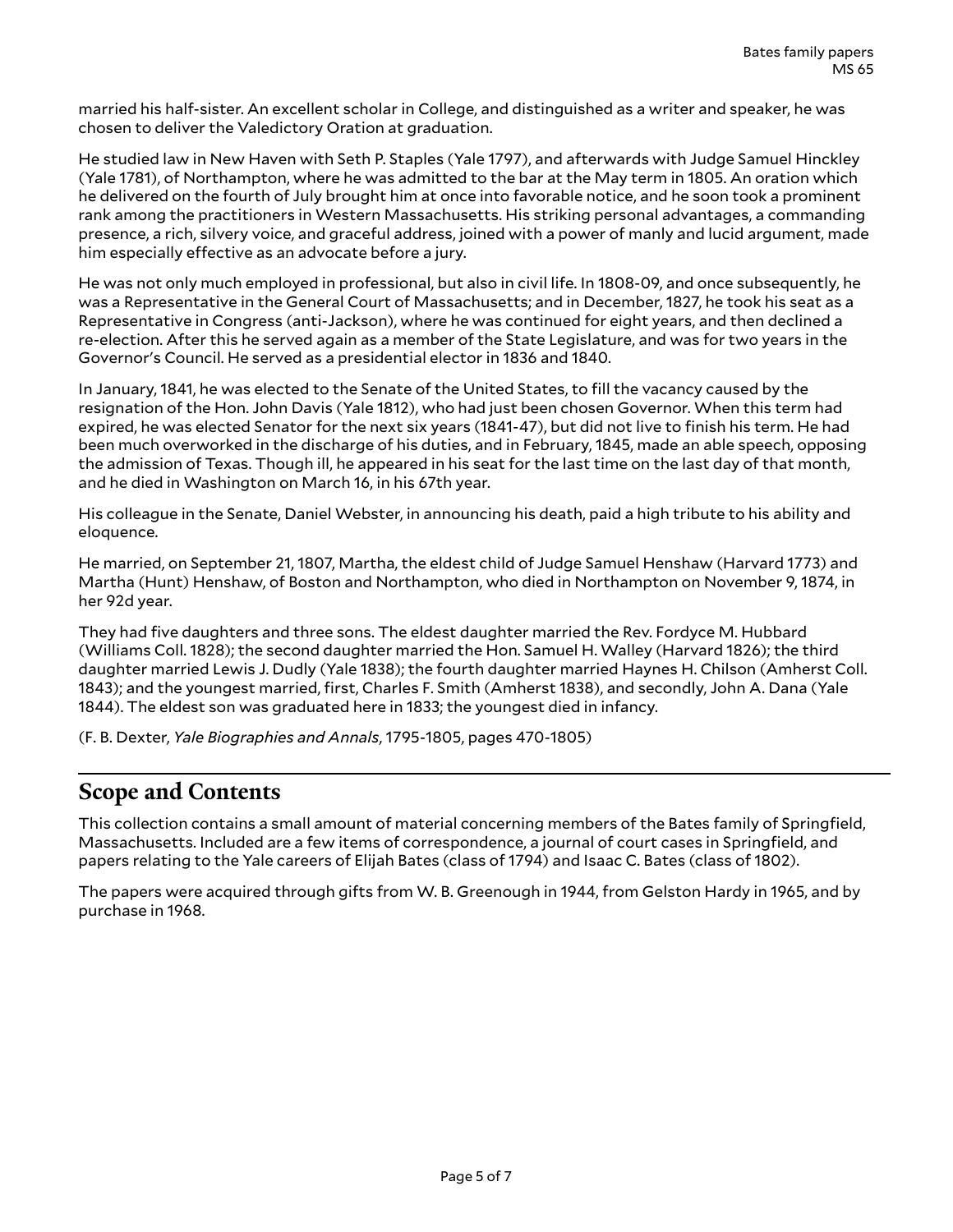# <span id="page-5-0"></span>**Collection Contents**

| b. 1, f. 1 | Ashley, John (1736-1799). Photostatic copy of his appointed as major general in the 1788 November<br>Massachusetts militia | 19                              |
|------------|----------------------------------------------------------------------------------------------------------------------------|---------------------------------|
|            | Bates, Elijah (1770-1850; Y. 1794)                                                                                         |                                 |
| b. 1, f. 2 | Account of expenses in Yale College with some notes on his reading                                                         | 1790, 1794                      |
| b. 1, f. 3 | Play produced at Quarter Day, 1793 Mar 13, in which E. Bates took part                                                     | [1793?]                         |
| b. 1, f. 4 | Journal of court cases at Springfield, Hampden Co., Mass., possibly kept by E.<br><b>Bates</b>                             | 1815<br>August-1828<br>November |
|            | Bates, Isaac Chapman (1779-1845; Y. 1802)                                                                                  |                                 |
| b. 1, f. 5 | AMS, petition to the President of Yale College                                                                             | $[1800 - 1801$ ?                |
| b. 1, f. 6 | ALS to Hm. E. Lane [i.e. Ebenezer Lane (1793-1866)?]                                                                       | 1835                            |
| b. 1, f. 6 | ALS to Thomas Aspinvale                                                                                                    | 1841                            |
| b. 1, f. 6 | Obituary notice                                                                                                            | 1845                            |
|            | Bates, William Gelston (1803-1880; Y. 1825)                                                                                |                                 |
| b. 1, f. 7 | Photostatic copy of ALS to his mother, Mary (Ashley) Bates [Mrs. Elijah<br>Bates]                                          | 1824                            |
| b. 1, f. 8 | Photostatic copy of eulogy in the Springfield Daily Republican                                                             | 1880 December<br>7              |